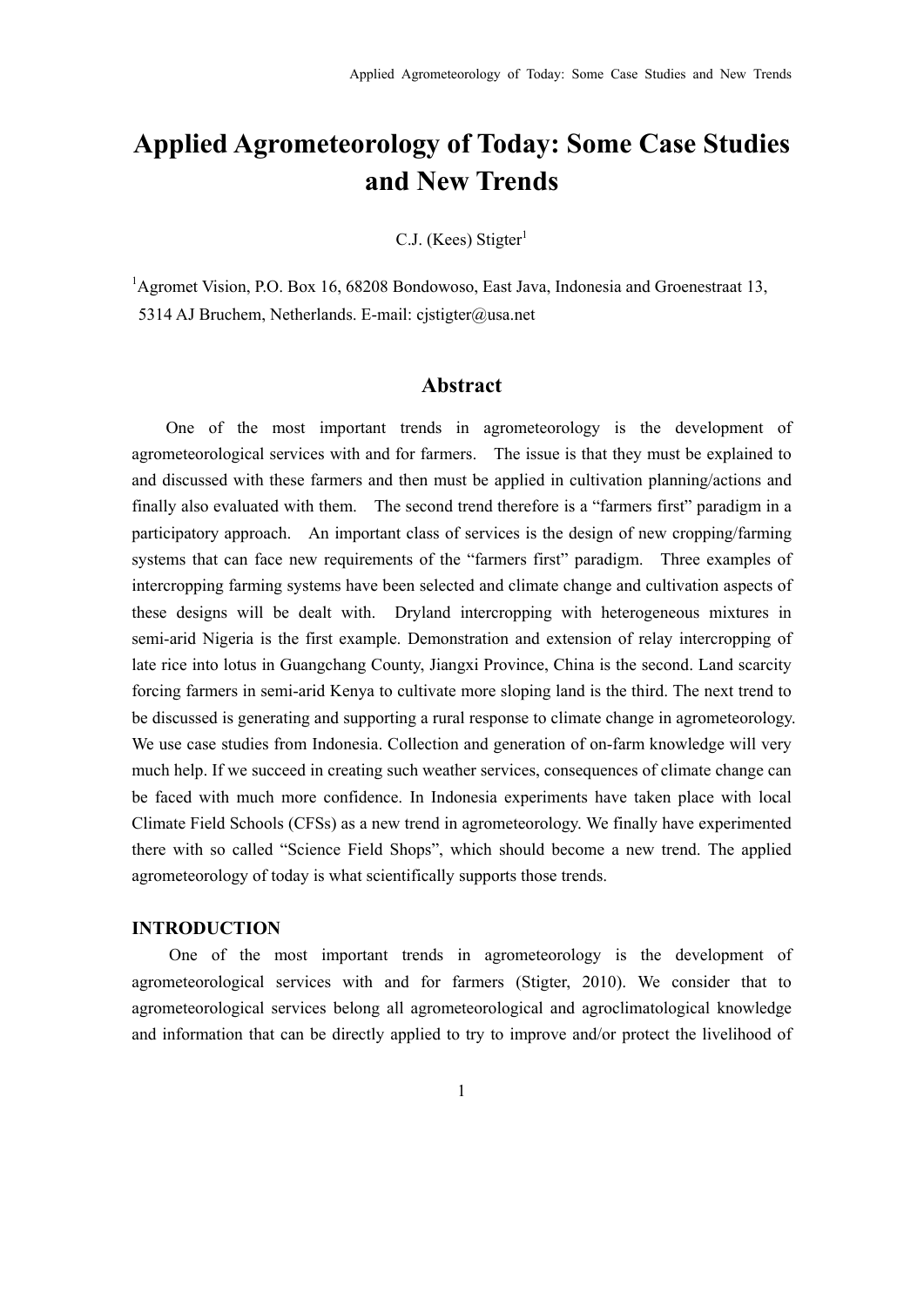farmers. This means protection of yield quantity and quality and farmers' income, while safeguarding the agricultural resource base from degradation (e.g. Stigter, 2010; WMO, 2011).

 An obvious example is of course a specific weather forecast for agriculture, but the issue with actual agrometeorological services is that such a forecast must be explained to and discussed with these farmers and then must be applied in cultivation planning/actions with them and finally also must be evaluated with them (Murthy, 2008). The same applies to other agrometeorological services such as simple seasonal climate predictions, early warning messages and other disaster preparedness attempts (Stigter, 2010). Such an approach fits the "farmers first" paradigm excellently. The second trend therefore is a "farmers first" paradigm in a participatory approach (e.g. Stigter, 2011a).

 Another class of such services is the design of new cropping/farming systems that can face new requirements of the "farmers first" paradigm. The organizers asked me to exemplify cases of multiple cropping systems. Three examples of intercropping farming systems will be dealt with below and climate change and cultivation aspects of these designs will be dealt with (Stigter, 2010). The next trend discussed is that of generating and supporting a rural response to climate change in (among others) agrometeorology (Winarto and Stigter, 2011). We discuss it for agrometeorology using case studies from Indonesia. An example of the latter is the research we do in Yogyakarta and west Java, Indonesia, stimulating farmers since 2007 to measure rainfall patterns in their own fields and to follow the consequences for their crops and fields, growing season by growing season (Winarto et al., 2008; Winarto et al., 2010). These on-farm data and information are then discussed among themselves and with supporting scientists. If we succeed in creating such weather services, consequences of climate change can be faced with much more confidence. In Indonesia experiments have taken place with local Climate Field Schools (CFSs) as a new trend in agrometeorology. However, the top down approach with the curricula, "teaching" farmers agrometeorology, left much to be desired. We therefore advocate bottom up agrometeorological learning processes, focused on weather and climate vulnerabilities of the farming systems concerned (Winarto and Stigter, 2011). To that end we have experimented in Indonesia with so called "Science Field Shops", which should become a new trend. The applied agrometeorology of today is what scientifically supports those trends (Stigter, 2010).

#### **INTERCROPPING EXAMPLE FROM SEMI-ARID NIGERIA**

 The major cereals adapted to the rainfed region of the Nigerian Sudan savannah are pearl millet (*Pennisetum glaucum* (L.) R.Br) and sorghum (*Sorghum bicolor* (L.) Moench). These cereals are predominantly intercropped with cowpea (*Vigna unguiculata* (L.) Walp) and/or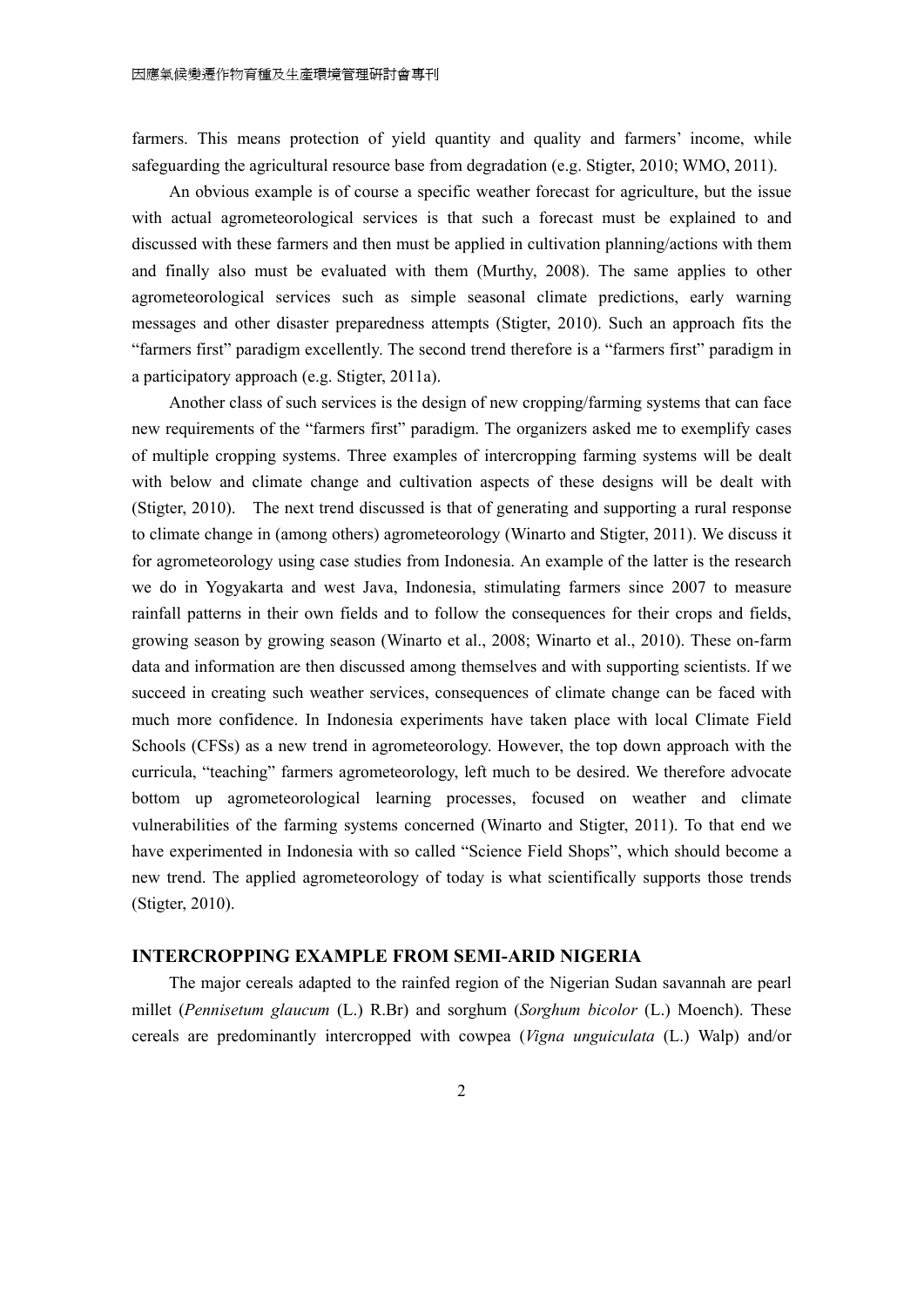groundnut (*Arachis hypogaea* (L.)). The most dominant crop mixtures are millet/cowpea, millet/ sorghum/cowpea, millet/cowpea/groundnut, sorghum/cowpea and sorghum/cowpea/groundnut. Cowpea has a dual purpose: the grain is used for human consumption and the remaining biomass as fodder for animals. Some cowpea varieties are planted specially within the intercrops for fodder production, producing little or no grain, to take care of animal feed during the dry season. The cowpea component of the mixtures also often consists of two types, i.e. fodder and grain types that differ in growth habit and maturity period (Stigter et al., 2005).The cereals are grown for consumption and cash (Beets, 1990). Intercropping components adopted by farmers are grown at low densities, to minimize risks and exploit resources in a good cropping season. They are grown on soils too low in water holding capacity for the precipitation - falling in heavy showers - to meet evaporative demands of the atmosphere (Oluwasemire et al., 2002). High year-to-year variability of rainfall (Ati et al., 2009), serious deep percolation (Oluwasemire et al., 2002) and high wet soil evaporation losses (Kinama et al., 2005) are additional stresses. There is need for better understanding of the traditional intercropping systems. This would improve the possibility of mitigating the limiting factors, as well as making optimum use of the limited resources (Stigter et al., 2005), while it serves also to face the changing climate conditions (Stigter, 2010).

 Because of intensification of land use over the years, there have already been long lasting changes in surface microclimate. The efficient use of the limited effective rainfall in this zone is therefore a crucial factor for future increases in crop production, which should come primarily from increased yield per unit area of land (Jagtap and Chan, 2000). Low harvest indexes (HI) may result from the reduction in the supply of assimilates, when competition for water in the root zone occurs during the yield production stage (Fukai and Trenbath, 1993).

 Sorghum root production was greater than for millet, while both cereals produced greater root density than cowpea. Cowpea produced greater root densities and achieved deeper rooting when intercropped with millet and/or sorghum than sole, suggesting adaptation and competitive ability under intercropping conditions. Rooting depths of crops were shallower in a relatively wet season than when water was limiting. Root densities and proliferation of the cereals below the surface layer were much higher in low fertility soils than when nutrients were readily available. This is useful knowledge for designing such systems.

 Millet was the dominant crop in dry matter production in the intercrops. This was due to the faster growth and high tillering rates of millet, especially when sown at low density. The soil fertility treatments did not create any statistical significant differences in yield and yield components of millet at harvest in all the cropping systems. To fight land degradation, a consistent incorporation of organic manure at seasonal level is a way of improving soil physical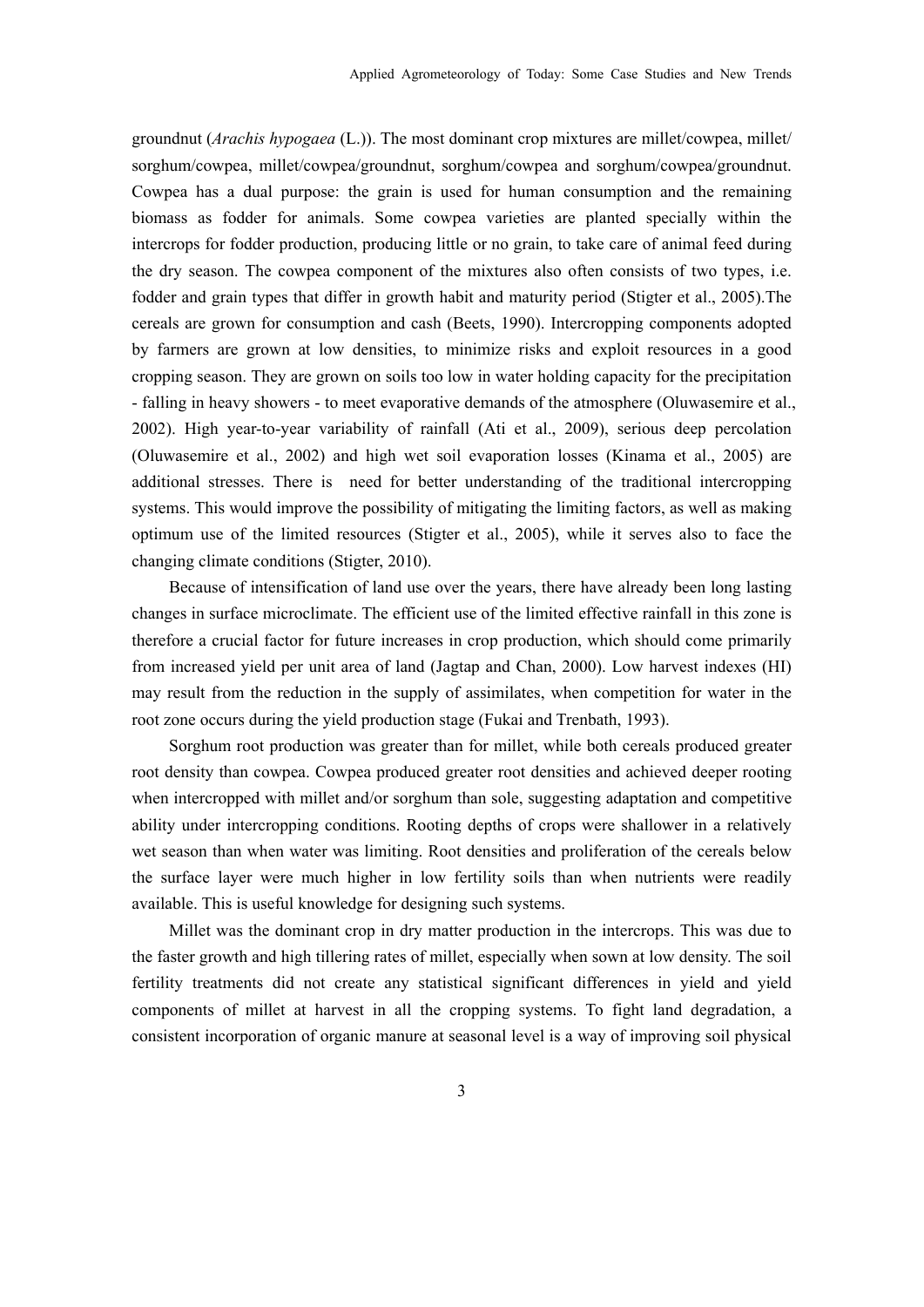and chemical conditions aimed at conserving soil water. The improvement of the soil nutrient status by an increased application of organic manure may also encourage the manipulation of the intercrop components, such that an increase in plant densities would make better use of soil water that would otherwise have been lost to soil evaporation and deep percolation beyond the rooting zones (Stigter et al., 2005). Such designs nicely fit a "farmers first" paradigm.

 The farmers' practice of planting millet and/or sorghum earlier in the intercropping systems relative to the cowpea components affords the cereal components, especially millet, with a relatively faster rate of assimilate accumulation, more competitiveness for resources than the other crops in association. The implication of this practice are the negative effects on cowpea yields as shown in our case. The density and morphological characteristics of crops in association influence the microclimate within the various cropping systems. The reduction of soil radiative and heat exchanges (reduced surface soil temperature fluctuation), by a well developed low growing cowpea component in an intercropping system, is capable of reducing soil evaporation better than in the sole cereal systems and hence offers a better soil water conservation practice in the arid and semi-arid zone of Nigeria.

 An answer with a view of improving the cereal/legume systems in the Nigerian arid and semi-arid zones should therefore include genetically superior crop cultivars and the manipulation of the component densities along with the improvement of microclimatic variables. An amelioration of the cereal/legume intercropping systems may involve a reduction in plant density of the tillering and faster dry matter accumulating millet component, while the low growing and ground covering cowpea component density is increased. The results learn that abundant organic manure in combination with agrometeorological services on intercrop manipulation related microclimate improvements may control near surface land degradation in northern Nigeria under acceptable sustainable yields. Appropriate policy environments, in economics and research, must enhance this (Stigter et al., 2005). When these issues are attended to, consequences of climate change can be confidently faced as well in a "farmers first" paradigm.

## **INTERCROPPING EXAMPLE FROM GUANGCHANG, JIANGXI PROVINCE, CHINA**

 Stigter (2010) recently argued that the issues to attend to appear to be (i) what multiple cropping systems have as defence strategies to extreme meteorological events that are less efficient or not available in monocropping and (ii) what science can contribute to understanding and developing such strategies. Where knowledge is operational at all in agrometeorological services, it is mainly for monocropping, perhaps for sequential cropping, but it remains marginal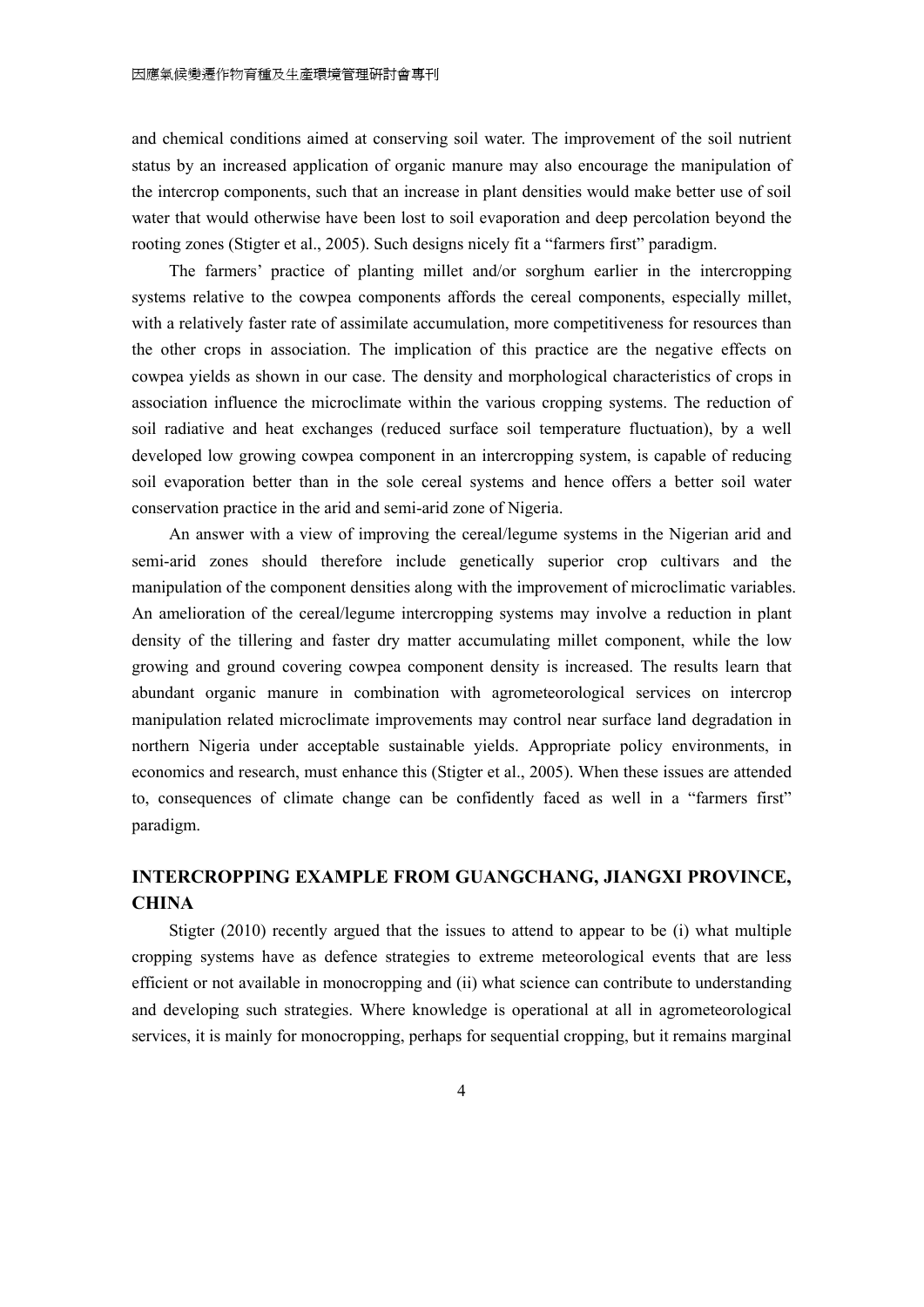for mixed (inter)cropping and relay (inter)cropping, with the exception of the long recognized but insufficient exploited protection functions of trees in agroforestry applications (e.g. Stigter, 2011c).

 In the area concerned, a double rice crop (early rice and late rice) used to be grown everywhere and is still abundantly grown. Because of the slow global warming, the seasons become longer. Now into lotus, that is sown by the end of March, early April, and gradually harvested between July and September, late rice is transplanted as a relay crop, roughly between 10 and 20 August. Because of the lotus, the rice is 45 days in the nursery, 10 days longer than normal, so the rice is transplanted later than usual. But the land is now occupied after the lotus, that is harvested till September, while the later sown early maturing rice variety occupies the land till into November.

 In Stigter's (2008; 2011b) categorization of agrometeorological services, this example should mainly be seen as from the category "Development and validation of adaptation strategies to changes". However, it has also elements of "Advices such as in design rules on above and below ground microclimate management and manipulation", where it shows "fitting the crop to the season" aspects of microclimate management, as in Stigter's earlier categorization of microclimate related work in agriculture in the early eighties (e.g. Stigter, 1994). This also comes back in the choice of earlier maturing varieties of late rice, and in microclimate issues of the lotus crop, such as in positive shading, that should be further researched.

 The lotus normally fetches a high prize and the rice is an additional bonus. The lotus may lose 10% of its harvest because of the rice but under land scarcity the late rice is a useful addition. In the seventies this would not have been possible, but climate change makes it possible. Of course under early cold waves the rice will lose in production. During the demonstration, Meteorological Bureaus signed contracts with farmers, according to which the former subsidized seeds and fertilizers. They would also compensate any losses compared with growing sole white lotus or a double rice crop in case of failure of the interplanting.

 For extension, here eight times a kind of Climate Field Classes was organized to demonstrate and popularize the method with the target groups concerned and a class room was available for training.. As we earlier indicated, a comparison of such an approach (e.g. Winarto et al., 2008) with the "cascade" down coming of extension information in China would be a great last phase of the pilot projects started there in 2004 (Stigter, 2009a; 2009b).

 Another important lesson learned here is the economically successful adaptation that is provided to a changing climate. Only some decades ago, the present development would not have been feasible in this farming system. This is a warning against any trend of scenarios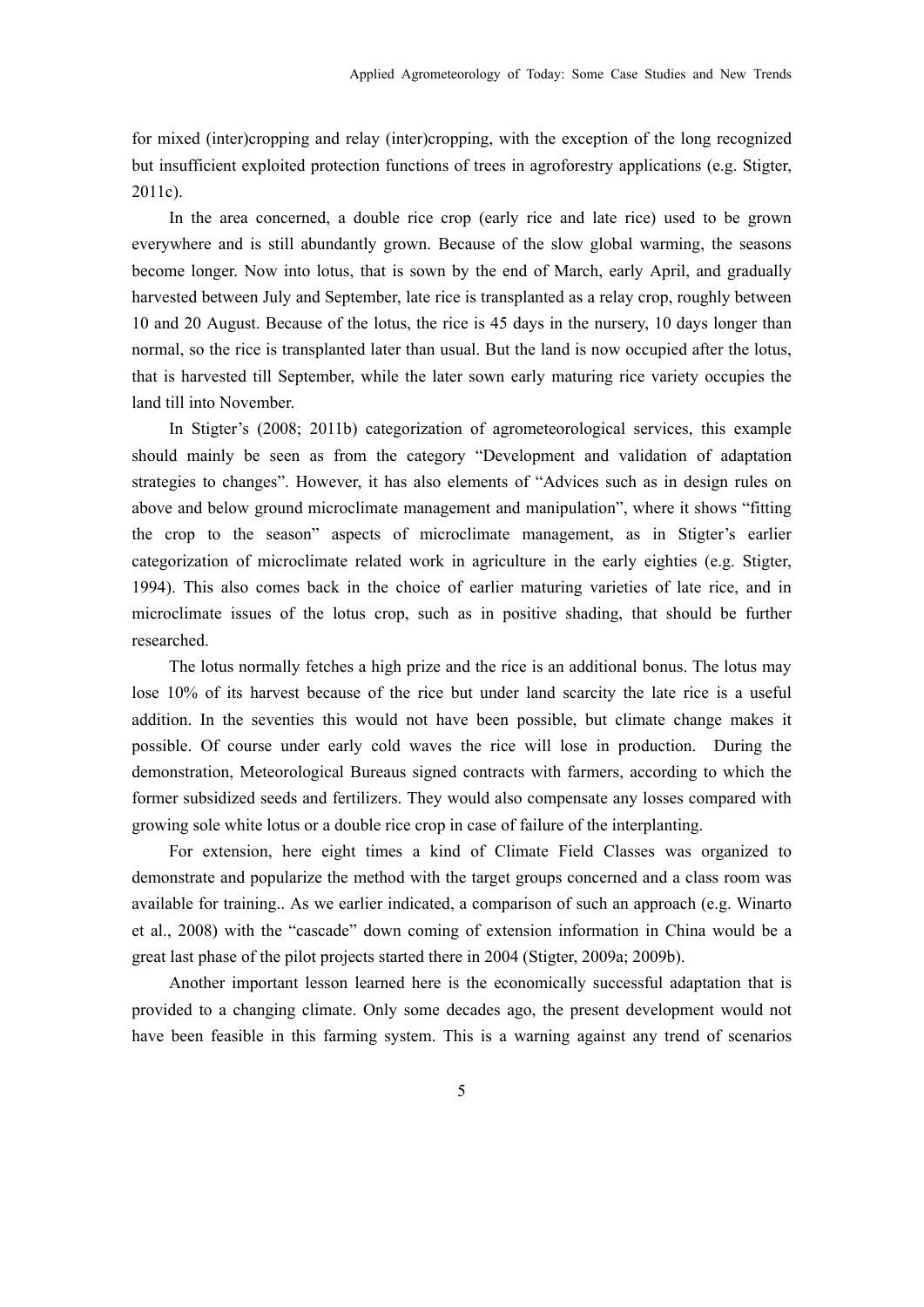projecting present cropping systems into the future and then detailing their suffering from climate change (Stigter et al., 2008). There are many ways for adaptation through agrometeorological services and farmers are keen to innovate and follow up (e.g. also Winarto et al., 2008). By sticking to a "farmers first" paradigm, such errors would not be made.

## **LAND SCARCITY IN KENYA FORCING FARMERS TO CULTIVATE SLOPING LAND**

 One way to fight land degradation without using expensive inputs could be the use of agroforestry systems, particularly alley cropping (hedgerow agroforestry). Mungai et al. (2001) showed that for flat land, without fertilizers, yield increases from mulch incorporation in semi-arid Kenya were insufficient when maize rows were replaced by trees. Below a threshold rainfall, yields were even less than those in the controls (Mungai et al., 2001). As below ground resources become more depleted with colonizing ageing systems, tree growth occurs even more at the expense of crop production (Kinama et al., 2007).

 Contour hedgerows on sloping land should be able to capture the runoff and soil, which would otherwise be lost from hillside cultivation, and thereby compensate at least in the long run for the extra resources required for tree growth (Stigter et al., 2005). Contour plantings of trees on hill slopes are highly effective in reducing water caused soil erosion and have provided more encouraging results than alley cropping on flat lands. Tillage and mulching reduce rain impacts on cropped soil and provide roughness that slows losses of soil and water. Infiltration beneath the hedgerows was greatly improved, due partly to the physical barrier effect of the stems and partly by an increase in macropores under the hedgerows. More water appeared to be stored and to a greater depth under the hedges than elsewhere (Kiepe, 1995).

However, high water losses from soil evaporation have been reported (Kinama et al., 2005), while Mungai et al. (2001) proved patterns and densities of overlapping roots between maize and *Senna siamea* to be involved in lower yields in middle rows. For such reasons beneficial effects on crop yield are seen as often unpredictable and insufficient to attract widespread adoption. Initial enthusiasm for contour hedgerows was dampened by their slow and sporadic adoption, even in humid and sub-humid regions. Few farmers can afford to invest in any soil conservation measures which do not improve their crop yields, let alone sacrifice crop yields in drought seasons (Garrity et al., 1999).

"On-station" comparison was made of erosion control from contour *Senna siamea*  hedgerows and *Panicum maximum* grass stripson a 14% Alfisol, intercropped in rotation with maize and cowpea, without the use of fertilizers and with hedge/strip spacings of 4m. Kinama et al. (2007) quantified multi-season trends in runoff, soil loss and productivity of the *S. siamea*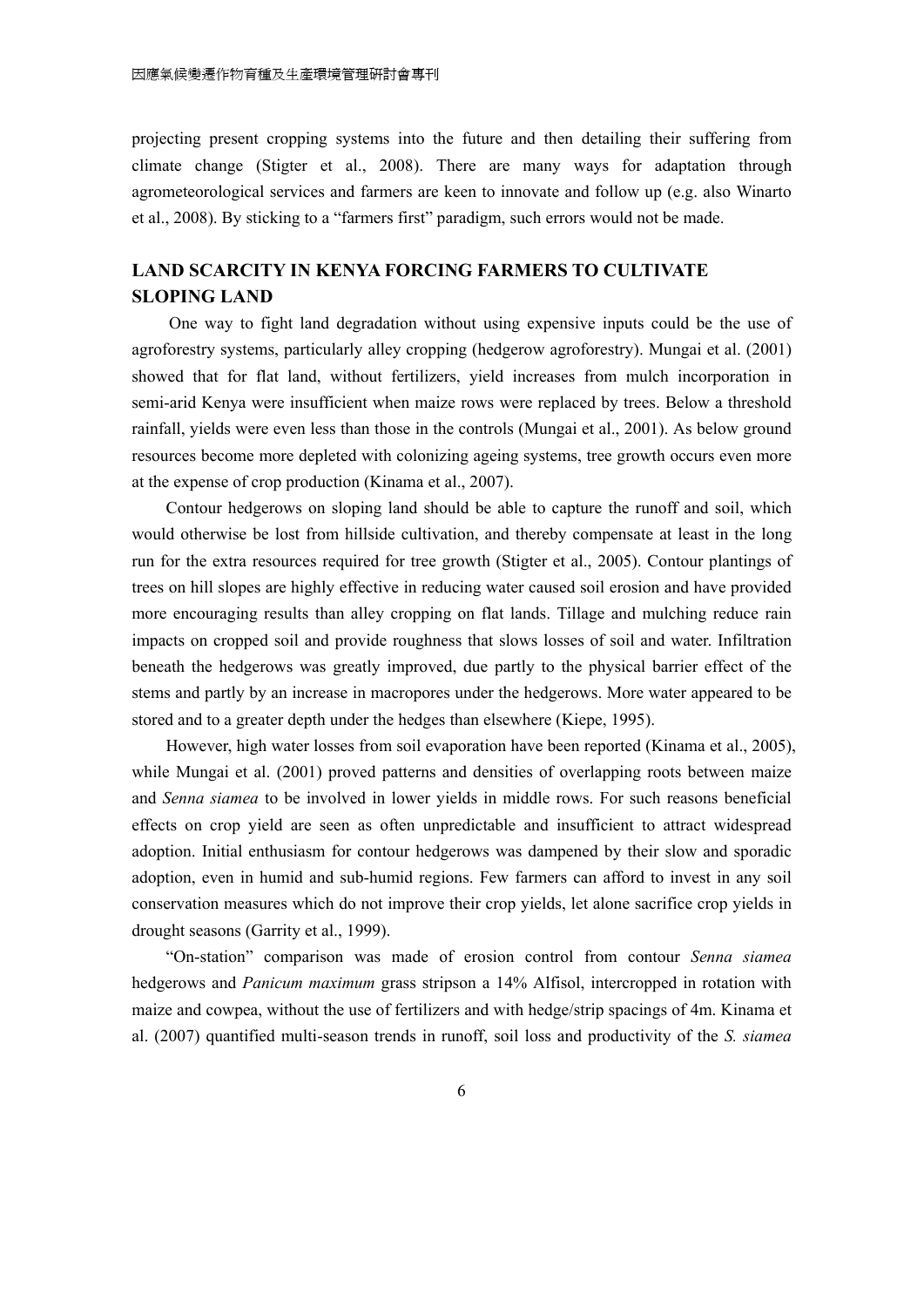contour hedgerow systems first successfully used by Kiepe (1995) from 1989-1992 with the use of fertilizers. They examined the trade-offs between soil conservation and crop productivity without fertilizers for these now mature systems, from 1993-1995.

 Cumulative runoff was reduced from close to 100 mm to only 20 mm. Cumulative soil loss reduced from more than 100 ton/ha to only 2 ton/ha. But this was at the expense of 35% of the maize yields and 25% of the cowpea yields due to competition. The presence of surface mulch was clearly the most important factor in reducing runoff since their removal resulted in an additional cumulative loss of 56 mm. On the other hand, the presence of the hedgerows was much less important in reducing runoff, e.g. only an extra 23 mm was saved by this treatment as compared to the controls (Kinama et al., 2007). This is not in line with the results with the younger system, where hedges were still more important than mulches in the runoff control, but for the hedges the lower soil loss compared to mulches remained in line with the younger system (Kiepe, 1995).

The grass strip results for runoff and soil loss reduction were halfway between the values for the hedges with and without mulches. But the yield reductions were highest for the grass strips. The grass strips were more effective in preventing soil erosion than the hedgerows (without mulch) because of the compactness and thickness of the grass strips. The latter are more effective in reducing runoff speed and trapping soil than the thinner and appreciably less dense hedgerows. The high soil losses under low crop cover also illustrate again that mulch cover alone (here of only 2 t ha<sup>-1</sup>) is insufficient in capturing particles. The tree mulch occupies micro-depressions on the tilled soil surface and increases hydraulic roughness, reducing flow velocity, and therefore increases flow depth, while it also protects the soil from impacting raindrops. The hedgerow barriers on the other hand trap runoff water by reducing bare slope length and give runoff water time to deposit soil sediments and infiltrate into the soil.

 The competitive effects of hedgerows on crops generally exceed the benefits gained by the answer to land degradation of preventing the often small and only infrequently serious amounts of runoff commonly found in the semi-arid tropics. Nevertheless, cultivation of crops on hill slopes induces unacceptable amounts of soil loss (Stigter et al., 2005), which are commonly prevented by terracing or ditches in the Machakos area (Kinama et al., 2007). The protective function of the mulch being so important, an advice on greater distances between hedgerows can only work jointly with increase of the numbers of trees and/or bringing in additional mulch material from outside the system. Little amounts of mulch, in our case around 2 t ha<sup>-1</sup>, that generally is accepted as the minimum of making agronomically sense, are known to have a reasonable physical influence, by increasing roughness, on water conservation (e.g. Oteng'i et al., 2007). The results obtained here suggest that it also is a sufficient level for keeping the tolerable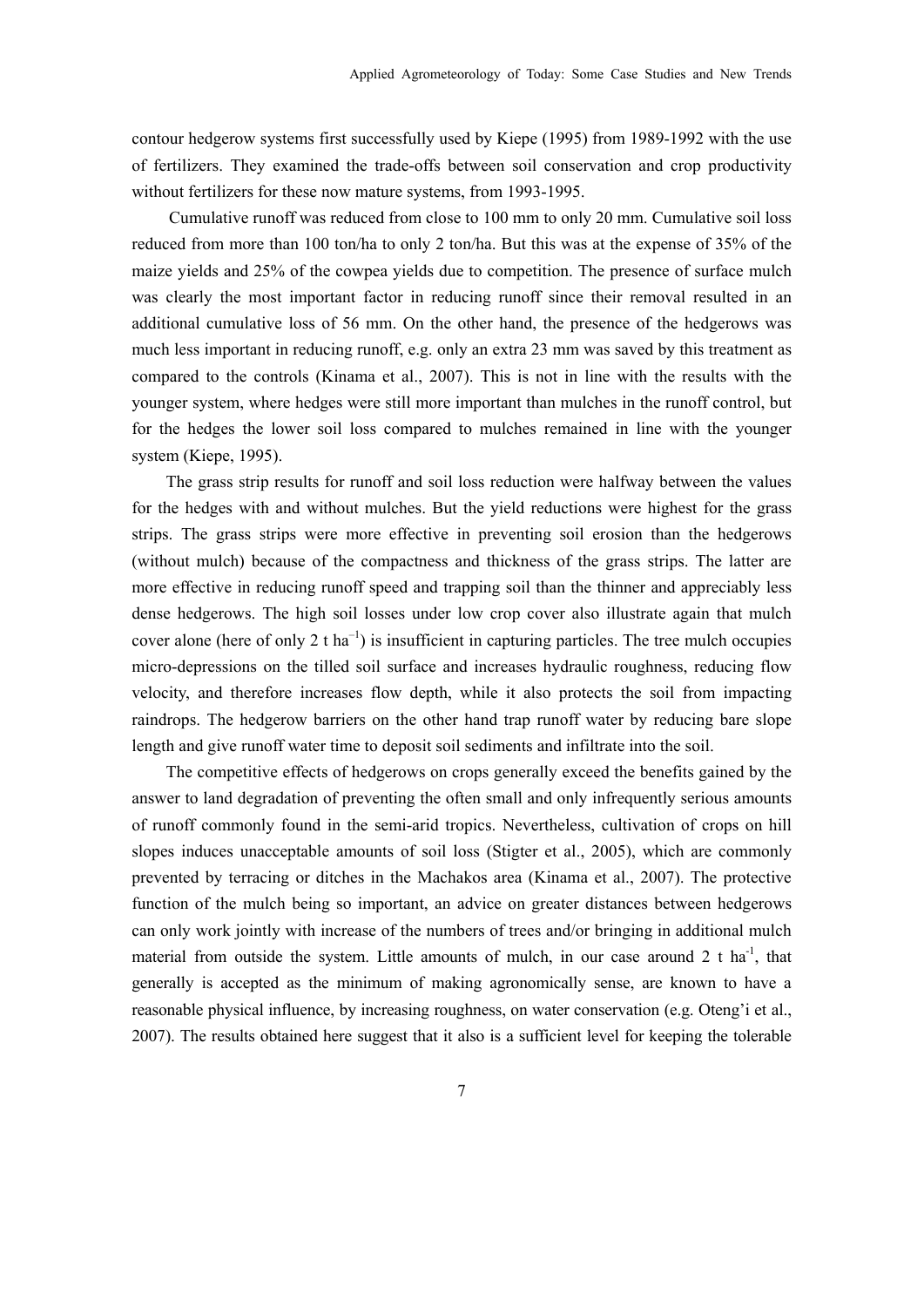soil loss, the maximum erosion for sustainable crop yields, under control (Kinama et al., 2007).

As a system design consequence of these results, provided as an agrometeorological service, frequent rejuvenation of economically preferred hedge rows and greater distances between double or triple rows, in combination with fertilizer use or more mulch, will greatly reduce competition with intercrops. The results learned that to reduce the trade-offs between crop productivity and erosion control on sloping land in the semi-arid tropics is the crux of the matter. It is crucial to select hedgerows and to design hedge and tree spacings that minimize competition and provide adequate erosion control.

Although it was confirmed that it is difficult to increase LEISA crop yields in the semi-arid tropics with alley cropping on sloping land, it was also observed that these strong trade-offs need not be a major deterrent to adoption by farmers, in case grass or trees provide other direct and significant benefits to farmers (Stigter et al., 2005). This are again other aspects of the "farmers first" paradigm in a participatory approach. As to climate change aspects of these agroforestry systems: their protective functions make them even more suitable for conditions with increasing climate variability and more, and more severe, extreme events (e.g. Stigter, 2011c).

# **GENERATING AND SUPPORTING A RURAL RESPONSE TO CLIMATE CHANGE**

 The next trend to be discussed is generating and supporting a rural response to climate change in (among others) agrometeorology. We discuss it for agrometeorology using case studies from Indonesia. On-farm knowledge collection will very much help in tying research and teaching to meteorological disaster impact experience and to improved preparedness of farmers in different land use and cropping patterns. An example of the latter is the research we do in Yogyakarta and west Java, Indonesia, stimulating farmers since 2007 to measure rainfall in their fields. Simultaneously they observe crops, soils, water, pests and diseases in this agrometeorological learning. We see this as a start to a rural response to climate change, planning to validate climate adaptation issues (water management, cropping alternatives), using very basic climate information and validating its use or non-use by various farmers (Stigter and Winarto, 2011). This research again very well fits a "farmers first" paradigm in a participatory approach. So far, climate prediction science has, by default, driven the development of climate application tools. Experience over the last decade indicates the need for a user-oriented approach to applications development that is characterized by participatory approaches.

 Vulnerable communities across the world are already feeling the effects of a changing climate. These communities are urgently in need of assistance aimed at building resilience and at undertaking climate change adaptation efforts as a matter of survival and in order to maintain

8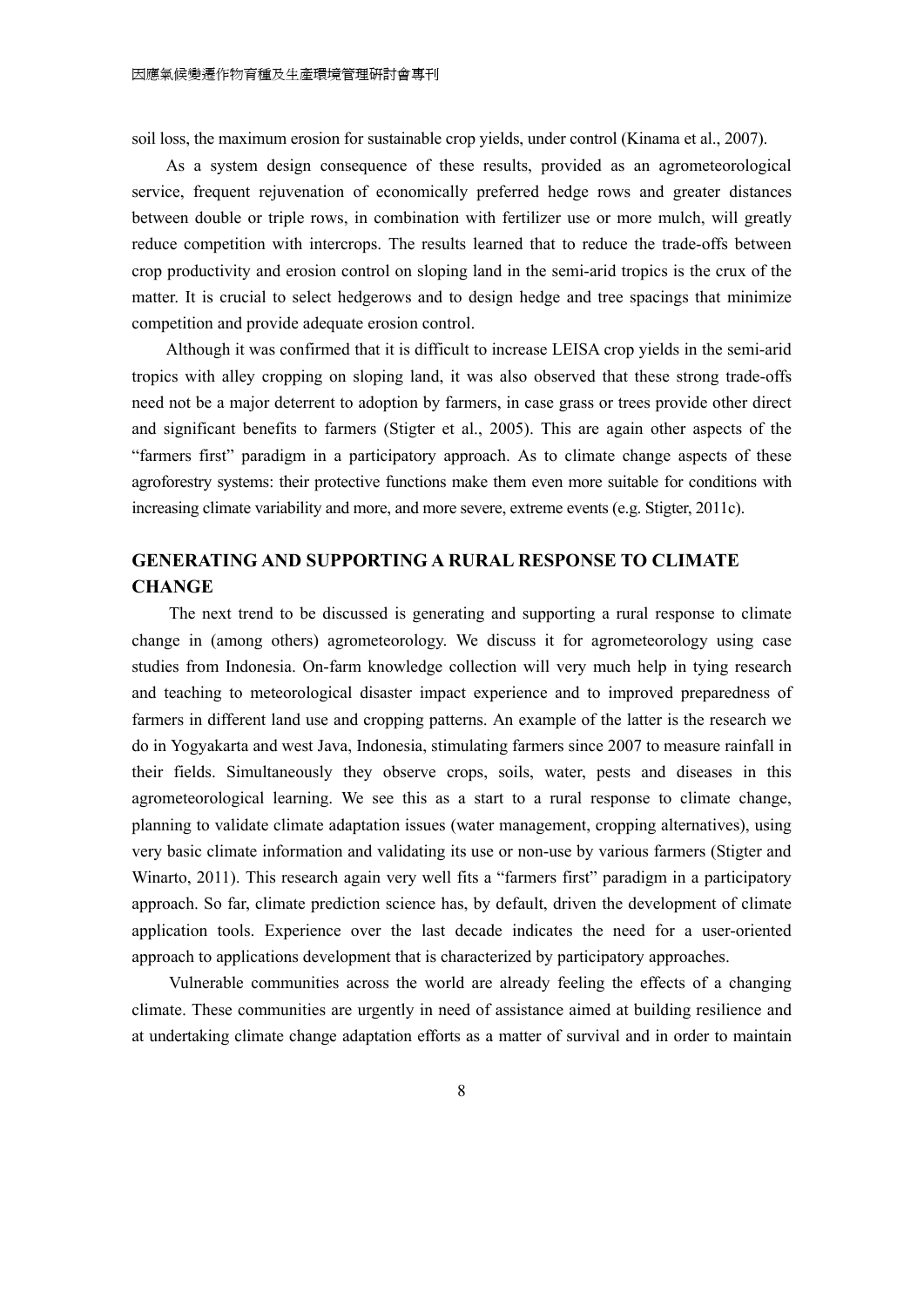livelihoods (e.g. Mergeai, 2010; OXFAM, 2011). They are in need of an urgent rural response to climate change. The reality of climate change calls for a need to understand how it might affect a range of natural and social systems, and to identify and evaluate options to respond to these effects (e.g. Ionescu et al., 2009). This should lead to in-depth investigations of vulnerability and adaptation to climate change, which has become central to climate science, policy and practice. But capacity to conduct vulnerability and adaptation assessments is still limited (Pulhin, 2011).

 For example the International Research Institute for Climate and Society (IRI, 2011) indicates to use a science-based approach to enhance society's capability to understand, anticipate and cope with the impacts of climate in order to improve human welfare and the environment. We want to extend this approach to the rural communities of Indonesia and elsewhere. The basis of our approach is listening to the farmers concerned, to better understand their vulnerabilities and needs the way they see them, in a "farmer first" paradigm in a participatory approach, to be able to generate support with them and for them in facing the consequences of increased climate variability and climate change in their livelihoods (Stigter, 2010).

 However, applied scientists can not do that all by themselves (Stigter, 2010). They should basically be the connection between applied science (developing agrometeorological services such as maps, forecasts, warnings, design proposals, response proposals etc. etc.) and the actual production environment. To that end these applied scientists would in fact be most useful to back up well educated (in service trained) extension intermediaries to train, on an almost daily basis, farmers, farmer facilitators and ultimately farmer trainers and farmer communities. Unfortunately, extension services are very often virtually absent and where they still do exist they are badly trained and have received little or no upgrading regarding the fast changes that are occurring in the agricultural production environment and about the actual crises in the livelihood of farmers (Stigter, 2011b). This has not yet become a trend anywhere.

 In Indonesia experiments have taken place with so called Climate Field Schools (CFSs) (Winarto et al., 2008; Stigter, 2009a; Winarto and Stigter, 2011). This is another new trend, derived from the highly successful Farmer Field School approach. However these CFSs were set up "to teach farmers" instead of having a dialogue on their vulnerabilities, problems and questions. We have noted a gap in "training the trainers" for such CFSs (Winarto and Stigter, 2011).

 We finally have experimented with so called "Science Field Shops", in which scientists meet with farmers and the former listen to the latter (Stigter and Winarto, 2011; Winarto and Stigter, 2011). Questions on climate change and its consequences for farmers are answered, vulnerabilities and possibilities/choices/options to tackle them using agrometeorology etc. are discussed. In fact I would like to propose today that a "Science Field Shops" approach would become a new trend in applied agrometeorology and other applied fields of agriculture. If we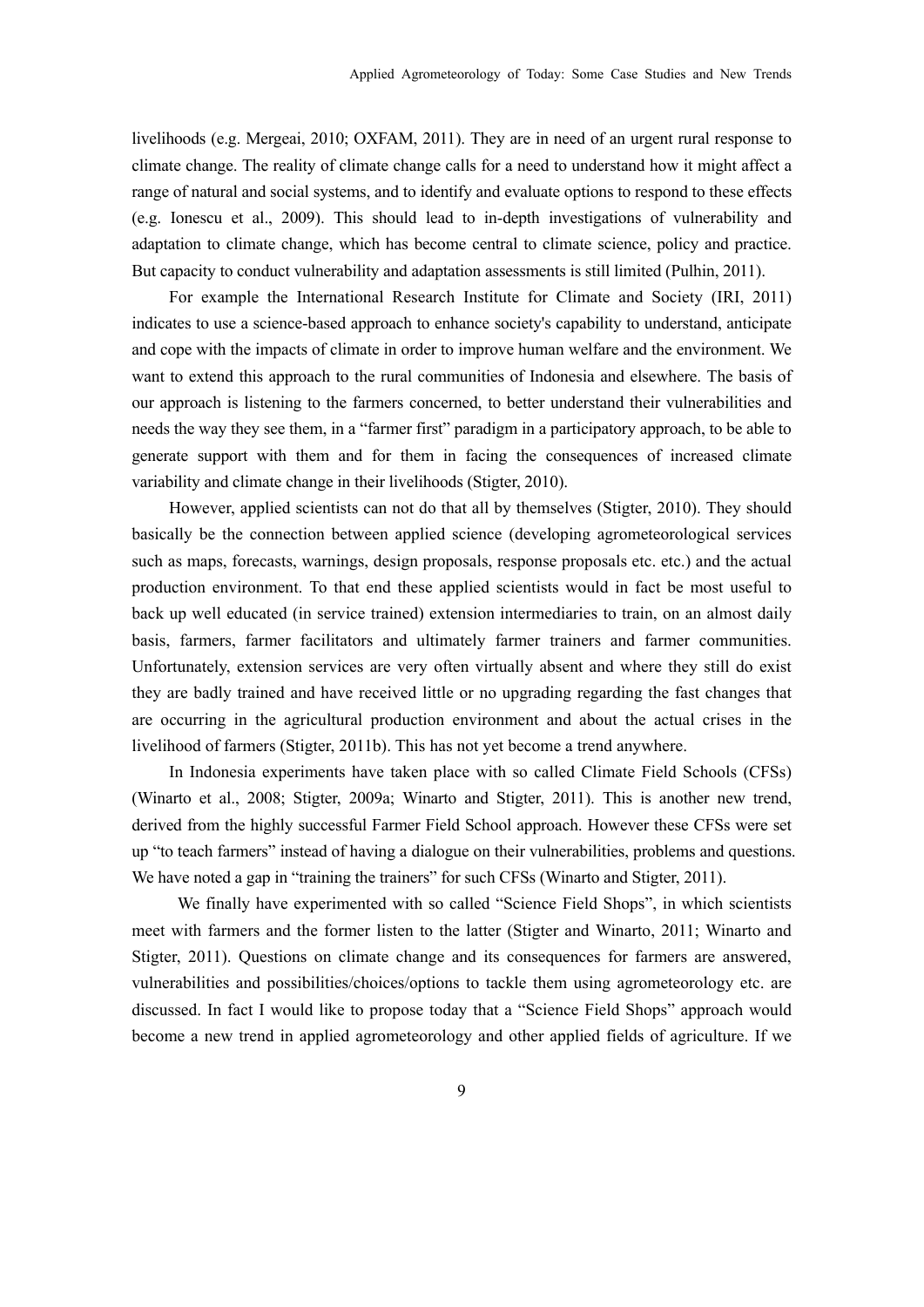could start here, we could derive better curricula to "train the trainers" and show how to organize new CFSs to meet the needs of farmers (for agrometeorological services etc.) in their rural response to climate change.

The new agrometeorology of today is what supports those trends:

- Stigter (2010) for services and for the "farmer first" paradigm;
- Winarto, Stigter et al. (2008-2011) for generating and supporting a rural response to climate change; and
- the same literature for a renewal of CFSs, including curricula for "training the trainers", the extension intermediaries.

### **REFERENCES**

- Ati, O.F., Stigter, C.J., Iguisi E.O. and Afolayan, J.O. 2009. Profile of rainfall change and variability in northern Nigeria, 1953-2002. Res. J. Environm. Earth Sci. 1:58-63.
- Beets, W.C. 1990. Raising and Sustaining Productivity of Small Holder Farming Systems in the Tropics. AgBe'publishing, Singapore.
- Fukai, S. and Trenbath, B.R. 1993. Processes determining intercrop productivity and yields of component crops. Field Crops Res. 34:247-271.
- Garrity, D.P., Stark, M. and Mercado, A. 1999. Natural vegetative strip technology: a "no cost" paradigm that may help transform tropical smallholder conservation. Proc. First Asia-Pacific Conference on Ground and Water Bioengineering for Erosion Control and Slope Stabilization. International Erosion Control Association. Manila, Philippines, p.95-102.
- Ionescu, C., Klein, R.J.T., Hinkel, J., Kavi Kumar, K.S. and Klein, R. 2009. Towards a formal framework of vulnerability to climate change. Environ. Model. Assess. 14, 1-16.
- IRI, 2011. The International Research Institute for Climate and Society. http://webcache.googleusercontent.com/search?hl=nl&q=cache:xMyAlVW9iMMJ:http://p ortal.iri.columbia.edu/+International+Institute+for+climate+and+society&ct=clnk
- Jagtap, S.S. and Chan, A. 2000. Agrometeorological aspects of agriculture in the sub-humid and humid zones of Africa and Asia. In: M.V.K. Sivakumar, C.J. Stigter and D. Rijks (eds.) Agrometeorology in the 21st Century: Needs and Perspectives. Agric. For. Meteorol. 103: 59-72.
- Kiepe, P. 1995. No runoff, no soil loss: soil and water conservation in hedgerow barrier systems. Tropical Resource Management Papers 10. Wageningen Agricultural University, The Netherlands.
- Kinama, J.M., Stigter, C. J., Ong, C.K., Ng'ang'a, J.K. and Gichuki, F.N. 2005. Evaporation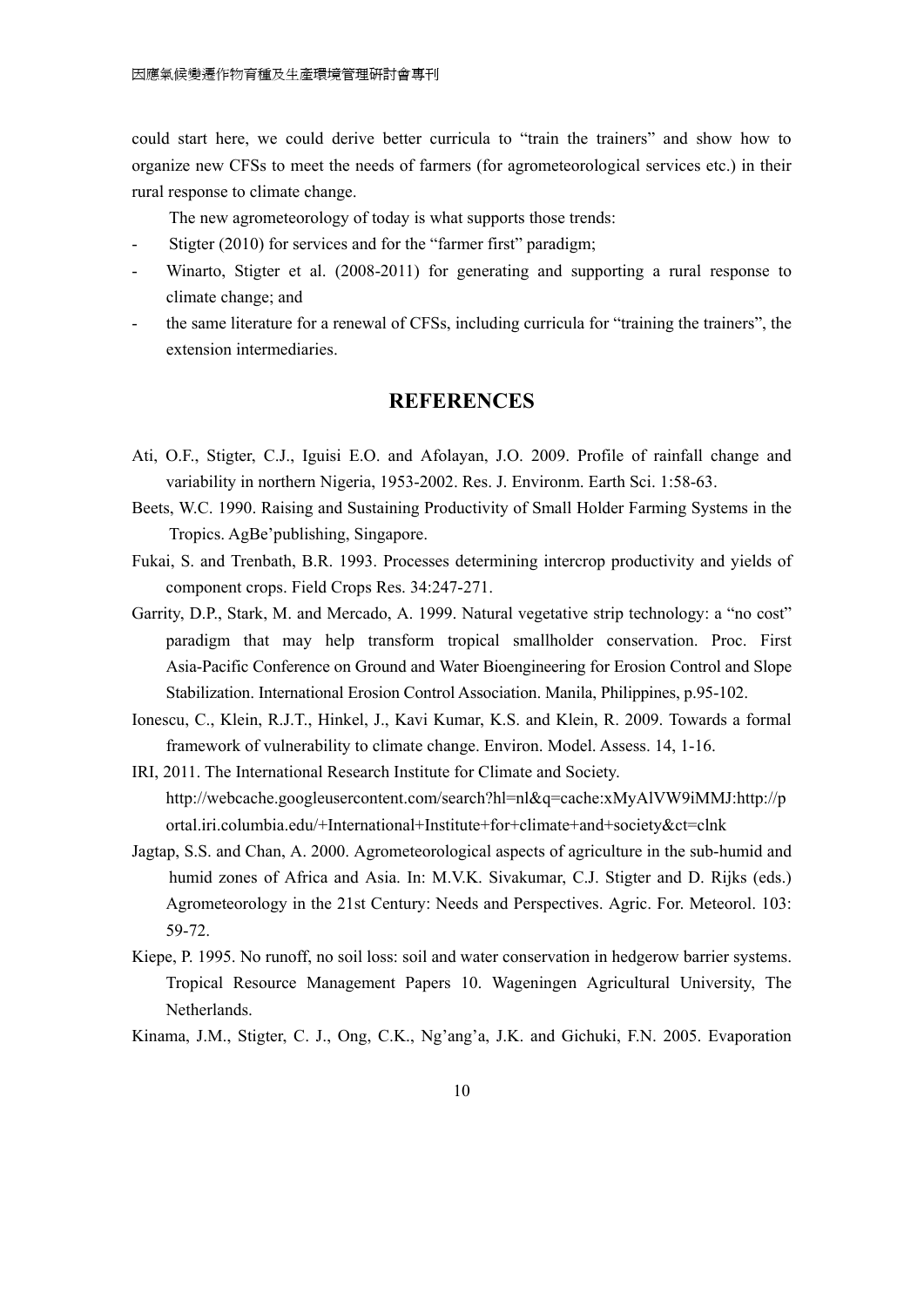from soils below sparse crops in contour hedgerow agroforestry in semi-arid Kenya. Agric. For. Meteorol. 130: 149-162.

- Kinama, J.M., Stigter, C. J., Ong, C.K., Ng'ang'a, J.K. and Gichuki, F.N. 2007. Contour hedgerows and grass strips for erosion and runoff control in semi-arid Kenya. Arid Land Res. Mgt. 21: 1-19.
- Mergeai, G., 2010. Agriculture as a motor of pro-poor growth: Potentials and constraints of conservation agriculture to fight rural poverty in Sub-Saharan Africa. An Editorial. Tropicultura 28:129-132.
- Mungai, D.N., Stigter, C.J. Coulson, C.L. Ng'ang'a, J.K. Netondo, G.W.S. and Umaya, G.O. 2001. Understanding yields in alley cropping maize (Zea mays L) and Cassia siamea (Lam) under semi-arid conditions in Machakos, Eastern Kenya. J. Environm. Sci. (China) 13:291-298.
- Murthy, V.R.K. 2008. Field exercise on " Murthy's daily weather-agriculture ( connection)". Asia, India, submitted on 6/4/'08. In: C.J. Stigter (ed.), "Hands on" training for response farming. Reactions to calls for information collection and exchange. Version 1, June 2008. Available at the INSAM website (www.agrometeorology.org) from the homepage.
- Oluwasemire, K.O., Stigter, C.J., Owonubi, J.J. and Jagtap, S.S. 2002. Seasonal water use and water yield of millet based cropping systems in the Nigerian Sudan Savanna near Kano. Agric. Water Mgt. 56:207-227.
- Oteng'i, S.B.B., Stigter, C.J. Ng'ang'a, J.K. and Liniger, H.-P. 2007. Soil moisture and its consequences under different management in a six year old hedged agroforestry demonstration plot in semi-arid Kenya, for two successive contrasting seasons. African J. Agri. Res. 2:89-104.
- OXFAM. 2011. Owning adaptation. Country-level governance of climate adaptation finance. OXFAM Briefing Paper 146.

http://www.oxfam.org/sites/www.oxfam.org/files/bp146-owning-adaptation-130611-en.pdf

- Pulhin, J.M. 2011. Scientific capacity building for climate impact and vulnerability assessments (SCBCIA). Final Report. Capacity development on integration of science and local knowledge for climate change impacts and vulnerability assessments. http://www.apn-gcr.org/newAPN/activities/CAPaBLE/2009/CIA2009-02-Pulhin/CIA2009- 02 Pulhin\_FinalReport.pdf
- Stigter, C.J. 1994. Management and manipulation of microclimate. p.273–284 in: J.F. Griffiths (ed.), Handbook of Agricultural Meteorology, Oxford University Press.
- Stigter, K. 2008. Operational agrometeorology: problems and perspectives. Invited contribution (Souvenir Paper) to a Souvenir Booklet for an International Meeting on Agrometeorology